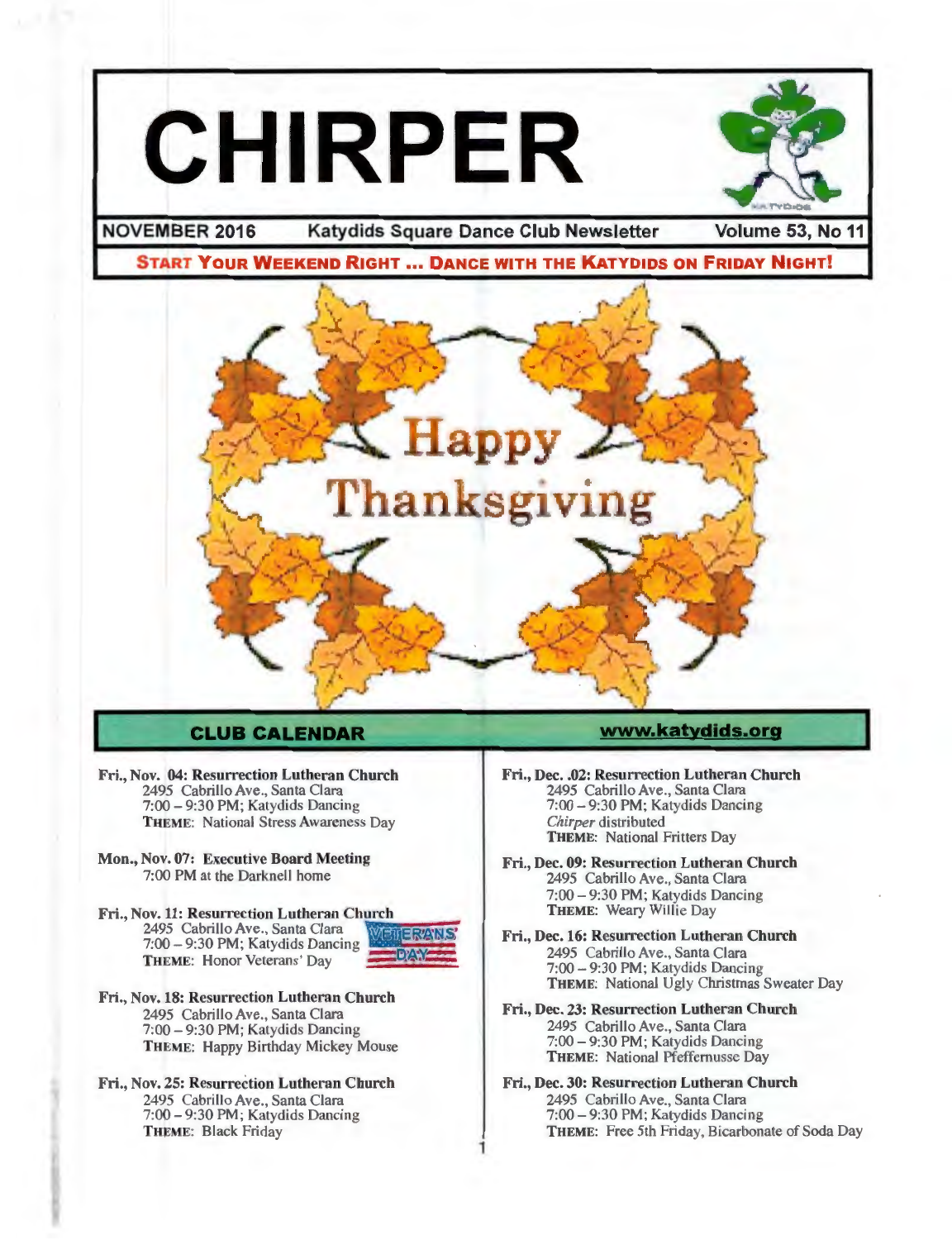#### SQUARE HEAD ASSIGNMENTS and DUTIES

Nov. 04 ....... Wilhelmsen Nov. 11 .......Hosoda, M. / Stolpe Nov. 18 ....... Stevens Nov. 25 ...... .De Lapp Dec. 02 ....... Bruns Dec. 09 .......Tillman / Hastings Dec. 16 .......Paterson / Clark Dec. 23 .......Franger / Moore Dec. 30 ....... Smith, D. / Barker Jan. 06 ........ Hosoda, M. I Abel & Langer Jan. 13 ........Hebson Jan . 20 ........ Steele Jan. 27 .........Lehnhoff / Grubb

#### Before the dance:

- Notify the Super Square Head, Stephanie Stevens, (408-87 1-9525 of any needed changes to assigned dates.
- YOU DO NOT NEED TO BRING ICE!
- On scheduled night, the designated Square Heads should arrive by 6:15 PM.and stay until clean up is finished around 9:45 PM. A Katydids member with a key will open the doors and will secure the hall at end of evening.
- Place "Caution" signs (located in the storage/supply room along with a map) in designated areas of the parking lot where there are tripping hazards.
- Make ice water using provided cubes in freezer and make coffee.
- Set up drinks and supplies on counter.
- Place leftover snacks, napkins and flyers on tables at back of the hall.

#### During Club dance:

- Set up the sign in table and welcome everyone as they enter.
- Collect a \$5.00 donation from each guest and have them sign in. "Regular" guests sign the prepared sheet, new guests sign the guest book.
- In the green box, there is an envelope with petty cash for making change.
- Offer raffle tickets: 5 tickets for \$1.00.
- In the green box, there are envelopes for keeping track of money collected during the evening.
- Divide the raffle proceeds with 50% to the Club, 50% to the winner. (Note: odd dollar goes to the winner!)
- Check that water and cups do not run out during the evening.
- After announcements and raffle, feel free to dance except for the last tip (unless you are needed to fill a square) when you will need to be putting things away and cleaning up

#### After the dance:

- If Treasurer is not present, pass monies collected to any Executive Board Member.
- Pack up the sign-in items, leftover snacks and flyers. Empty and dry coffee pot and cooler and pack up other supplies and return them to the shelf in storage room. Wipe counter and tables where needed.
- Empty garbage can if more than half full. The dumpster is located in the side parking lot.
- Sweep up crumbs from the floor as needed.
- Notify the Quartermasters, Maxine or Lloyd (408-241-7567) of any replacement supplies needed for the next week.

#### DANCE EVENTS

#### PLUS LEVEL unless otherwise noted

Nov. OS: Cactus Jack Hoedown; Sunnyvale Squares John Muir Middle School: 1260 Branham Ln, S J 7:30 - 8:00: Pre-Rounds: Barbara-Lynn Smith 8:00 - 10:30 PM; Caller: Jim Osborne

Nov 12: Anniversary Hoedown; Farmers & Farmerettes Walters Jr. High School, 39600 Logan Dr., Fremont 7:30- 8:00 PM; PreRound: Bob Ensten 8:00 - 10:15PM: Caller: Jet Roberts

- Nov. 22: Salvation Army Benefit Thanksgiving Dance John Muir Middle School, 1260 Branham Ln., SJ
- Dec. 10: Ranchero Squares Hoedown

Walters Jr. High School, 19600 Logan Dr., Fremont 7:30-8:00 PM; PreRounds: Barbara-Lynn Smith 8:00 - 10:30 PM: Caller: Bob Baier

- Dec. 31: Glass Slipper Ball; Rockin' Jokers
	- Sunnyvale Presbyterian Church, 728 W. Fremont Ave. 8:30 - 9:00 PM Pre Rounds: Sue Harris 9:00 - 12:15 AM: Caller: Lawrence Johnstone

#### Jan. 07: Running Bear Dance; Krazy Dazys

#### Jan. 14: Roger Smith's 80th Birthday Hoedown Sunnyvale Presbyterian Church. 728 W. Fremont Caller: Buddy Weaver Cuer: Sue Harris

Jan. 20-22: Annual Winter Festival Salinas Valley Fairgrounds, King City

#### SUPPORT OUR NEWEST DANCERS! (September Level)

- Dec. 03: Snow Flake Ball; CPSD Camden Community Ctr, 3369 Union Ave., SJ  $7:30 - 10:00$ PM; Bring snack to share Caller: Roger Smith
- Dec. 17: Newer Dancer Hoedown, Castaways Resurrection Lutheran Church 2495 Cabrillo Ave., Santa Clara

Jan. 28: Newer Dancer Hoedown



. . . . . . . . . . . .

Ted & Kathy Shaney .......... Nov. 11 Skip & Steph Stevens.........Nov. 11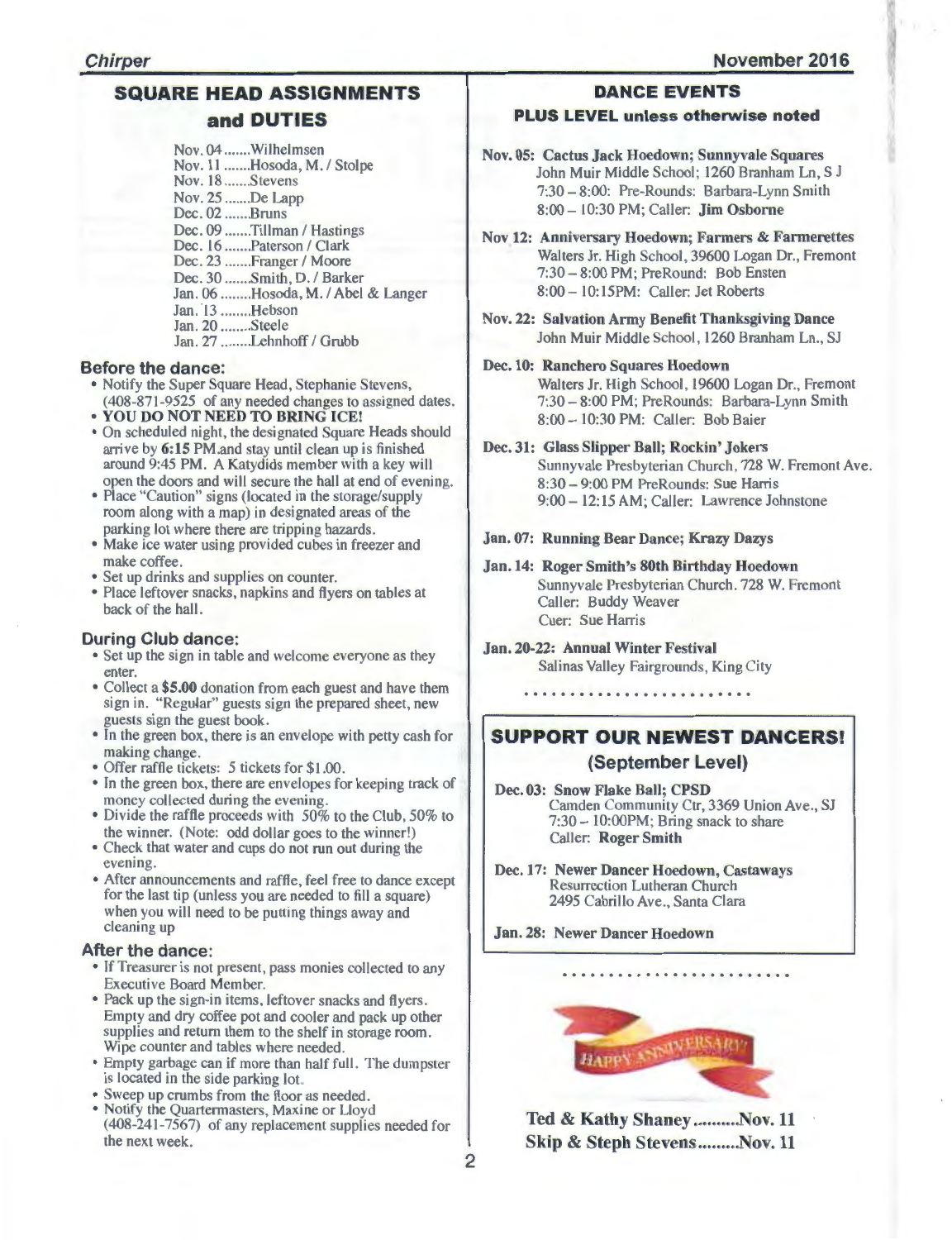November 2016

#### **PRESIDENT'S CORNER**

Hi Katydids,

We had a great Halloween Dance with a

lot of guests attending. At times we had 6 squares dancing. Pat did a great job of planning and organizing the prizes and the party.

I am still looking for one or more volunteers to help with posting of photos, posters and comments on our Facebook page. The name of the group is the "Katydids Square Dance Club". I put the most current dance theme flyers on Facebook every Wednesday. If you have questions about our face book page, I will try to answer them.

It's nearly time for the Thanksgiving and Christmas holidays again. We will be looking for volunteers to help with a Potluck between Thanksgiving and Christmas.

Our next Executive Board Meeting will be on November  $7<sup>th</sup>$  If you have any suggestions for us to discuss at our board meeting let me know.

## Lloyd ......................... It's that time of year ...

If you are ill, or symptomatic, please stay home. We will all be most thankful and wish you a speedy recovery.

10/31/2016 email message from Lloyd Darknell, President

Hi everyone.

The Castaways are looking for some class angels to help with their new class. Please contact **Roger Smith**  $(408-821-1837)$  if you can help out. The class is on Tuesday night at 7:00 at the Resurrection Lutheran Church. Thanks,

Lloyd

Campbell United Church of Christ Food Pantry still needs: Non-perishable food, personal grooming items, clothing & shoes for all sizes.

Bring anything you want to donate on Friday Night and I will deliver the items on Tuesday. The Food Pantry director is so thankful for everything that I have delivered from our Club. Pat Augstli

Vice President

3



#### Sweetheart Special 2017:

Hi everyone, it is time to be thinking about our annual hoedown. While you are out shopping for Christmas Presents, pick up something that is nice for our Raffle. We bring in a lot of money for the club with our Raffle. Also we seem to be the only club that does a Raffle anymore. Please don't give us your White Elephants or anything else that should be given to Goodwill. Thanks Again for your past donations.

## Sweetheart Special 2017 Chair **HAPPY BIRTHDAM!**

Pat Augotti

• • • • •

| Joann OsborneNov. 02   |  |
|------------------------|--|
|                        |  |
| Sandy Bruns Nov. 13    |  |
| Steven LehnhoffNov. 22 |  |
| Naomi GrubbNov. 23     |  |

## • • • • • • • • • • • • • **MARK YOUR** • • • **CALENDARS!** • • • • • 11 /04: National Stress Awareness Day •

- 11/11 : Honor Veterans' Day
- • 11/18: Happy Birthday Mickey Mouse
	- 11/25: Black Friday
- • 12/02: National Fritters Day
- 12/09: Weary Willie Day
- 12/16: Nat'l Ugly Christmas Sweater Day
	- 12/23: National Pfeffernusse Day • 12/30: Free 5th Friday; Bicarbonate of •<br>Soda Day Soda Day • • • • • • • • • • • • • •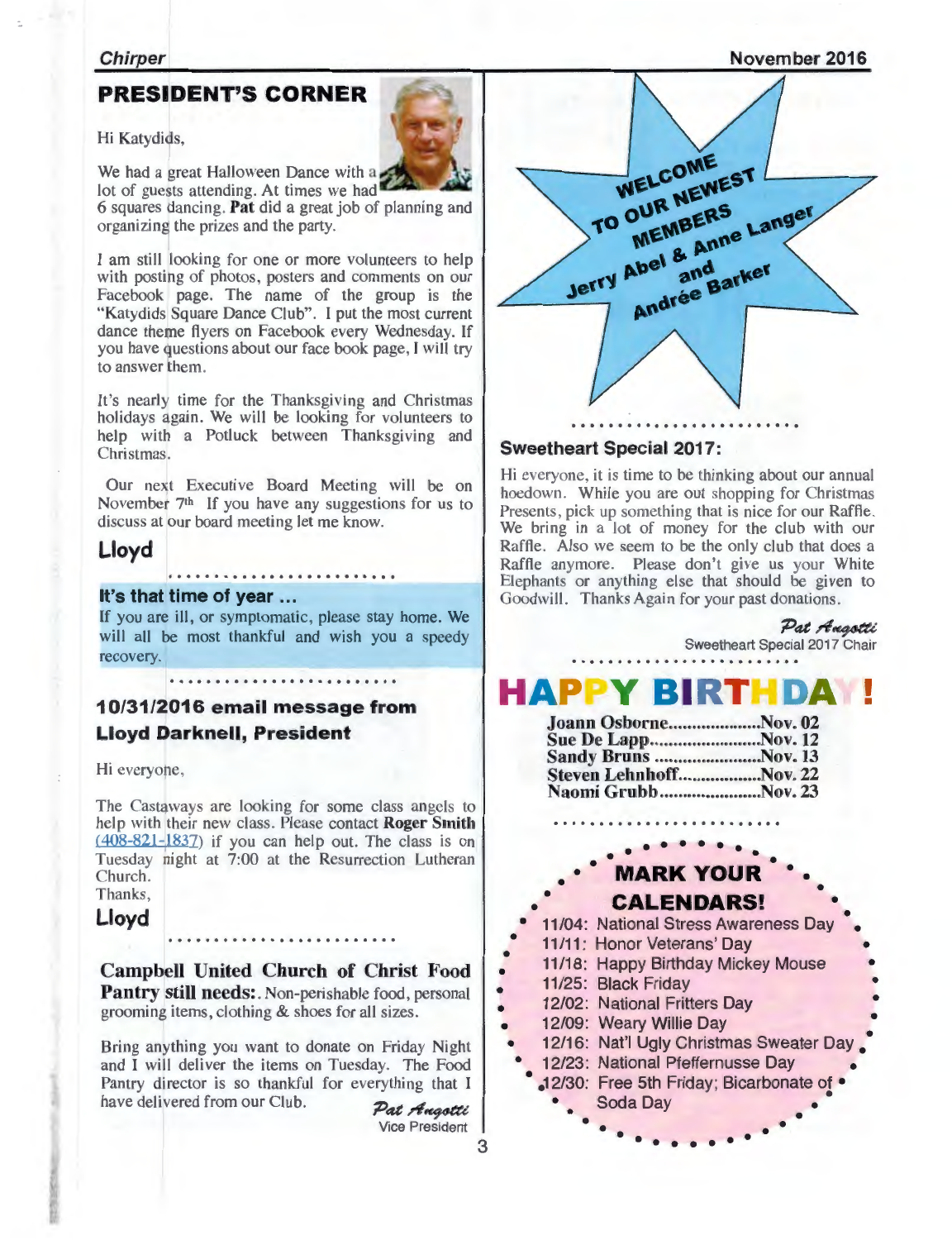#### **November 2016**

*Chirper Chatter ...* 

**Square Dance Calls**  Picture Puzzle Time... Last month's answers: *#35 - All8 Spin the Top #36- Grand Square* 

**#37** 



**#38** 



#### **Photo Puzzle Time...**

**Where is the the least expensive place to live in?** 



#### Life Puzzles of Members & Friends...

Here I go again on the report of my **Louise Hosoda.**  There is a small change in the type of her illness. We decided that she should go to the ER again at El Camino Hospital late Friday afternoon because of a sharp pain in her back, a little soreness in her chest and a low 100 degree fever. All three of these symptoms are on the side effects list for having Remicade infusion. The ER did a wonderful job of testing for everything: EKG, X-Ray, C-Scan, took about 4 blood samples. I stayed with her all this time hoping that she will not be admitted but as the hours got late, they decided to keep her overnight so I went home at around 11 PM. The next day I heard that they did an MRI. All of these tests proved negative so on Sunday another MRI was done but on her brain area. They think that the spinal column,  $4<sup>th</sup>$  disc area is slightly inflamed so she was kept overnight again. She is okay so I brought her home on Tuesday and continues her exercise plan...

We are sorry to announce that **Janis Parsons** has asked to be removed from membership since she has been on the Inactive status too long and have not done any real dancing for 1-1/2 years. She will come as a visitor soon she hopes. She had an arthroscopic knee surgery about two months ago is doing very well. She sends her love and Yellow Rocks to all the Katydids and friends. We wish her well in whatever she endeavors to do...

Well, I noticed the absence of **Sandy Hastings** so I emailed her and she replied. On the weekend of Oct. 8<sup>m</sup>, she was in Dallas, TX, attending her 59<sup>m</sup> Crosier Technical School reunion. She was presented with a large size photo of her commemorating her selection as the Most Popular of her class. On Friday, Oct. 14<sup>th</sup> she did not want to dance because of her issues with her leg. On Oct. 21<sup>st</sup> she had an invite to attend a Rodeo (yeehaw!) probably at Cow Palace...

**Char Pitts** has departed for Phoenix, AZ to be present to help her sister celebrate her 70<sup>th</sup> BD and will also miss our Friday, Nov. 4th dance. Have a howling good time! ...

**Sue** and **Parker Willey** are back after some absence of 3 to 4 Fridays. **Sue** did mention that they motored to New Orleans. Glad to see you back...

**Steph** and **Skip Stevens** are back from their long trip around the USA but primarily to attend her Int'l. Voluntary Services (JVS) organization Reunion held at Knoxville, TN. They were home on Oct. 21<sup>st</sup> but had to leave to attend a Memorial Service for a fellow IVS member and his wife in the LA area who died on the way home in an auto accident...



Morris Hosoda moho77@gmail.com

#### **THANK YOU, MORRISII**

**For handling so ably the** *Chirper* **printing and distribution while I was out of town for two months Hearts & flowers and a BIG pat on the back for a job well done!!** 

**Stephanie Stevens**  *Chirper* **editor**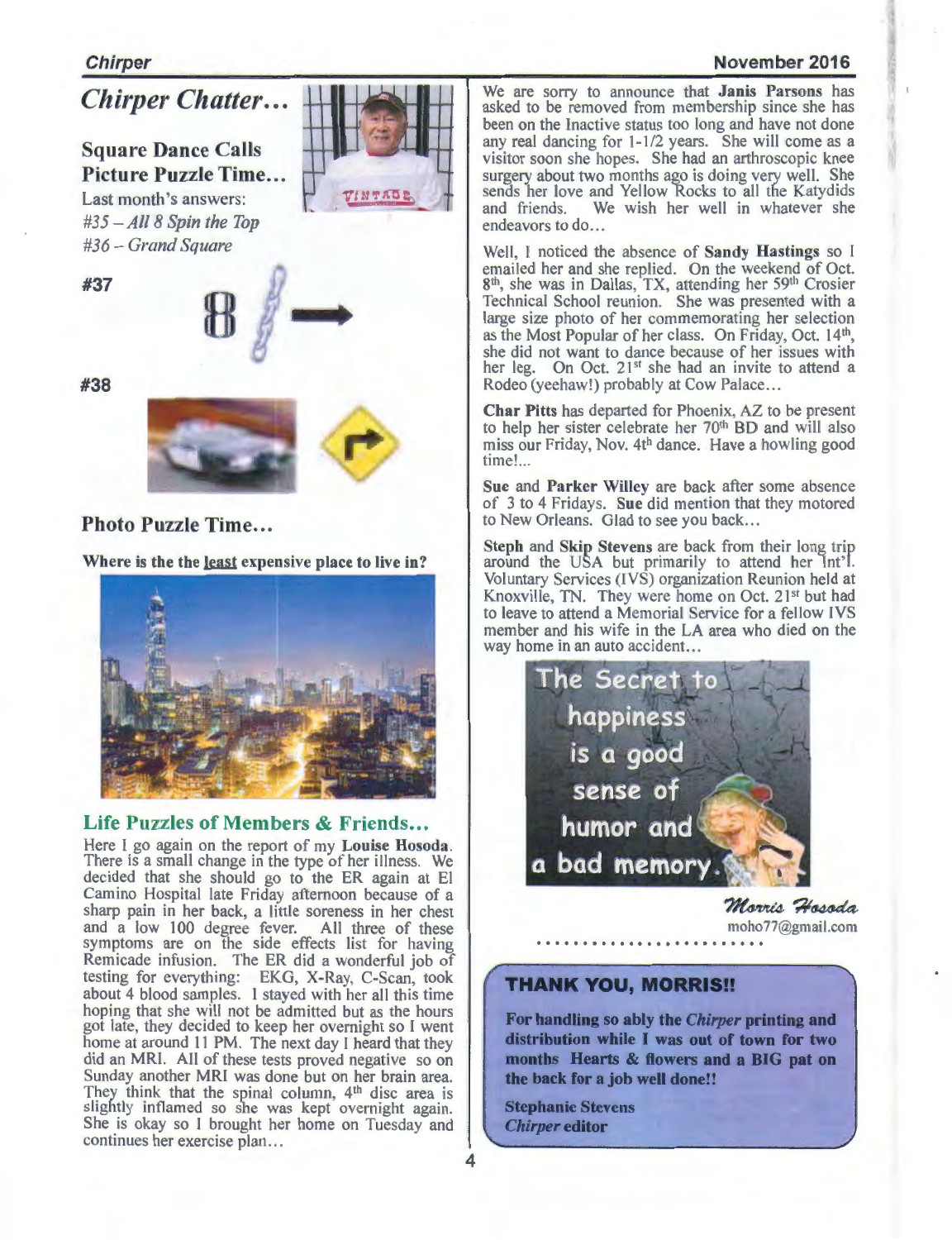## **Halloween Party**

**Friday, October 28, 2016** 



**Maxine & Lloyd Darknell** 



Don Village, Dee Stolpe in foreground











Naomi Grubb & Steven Lehnhoff

5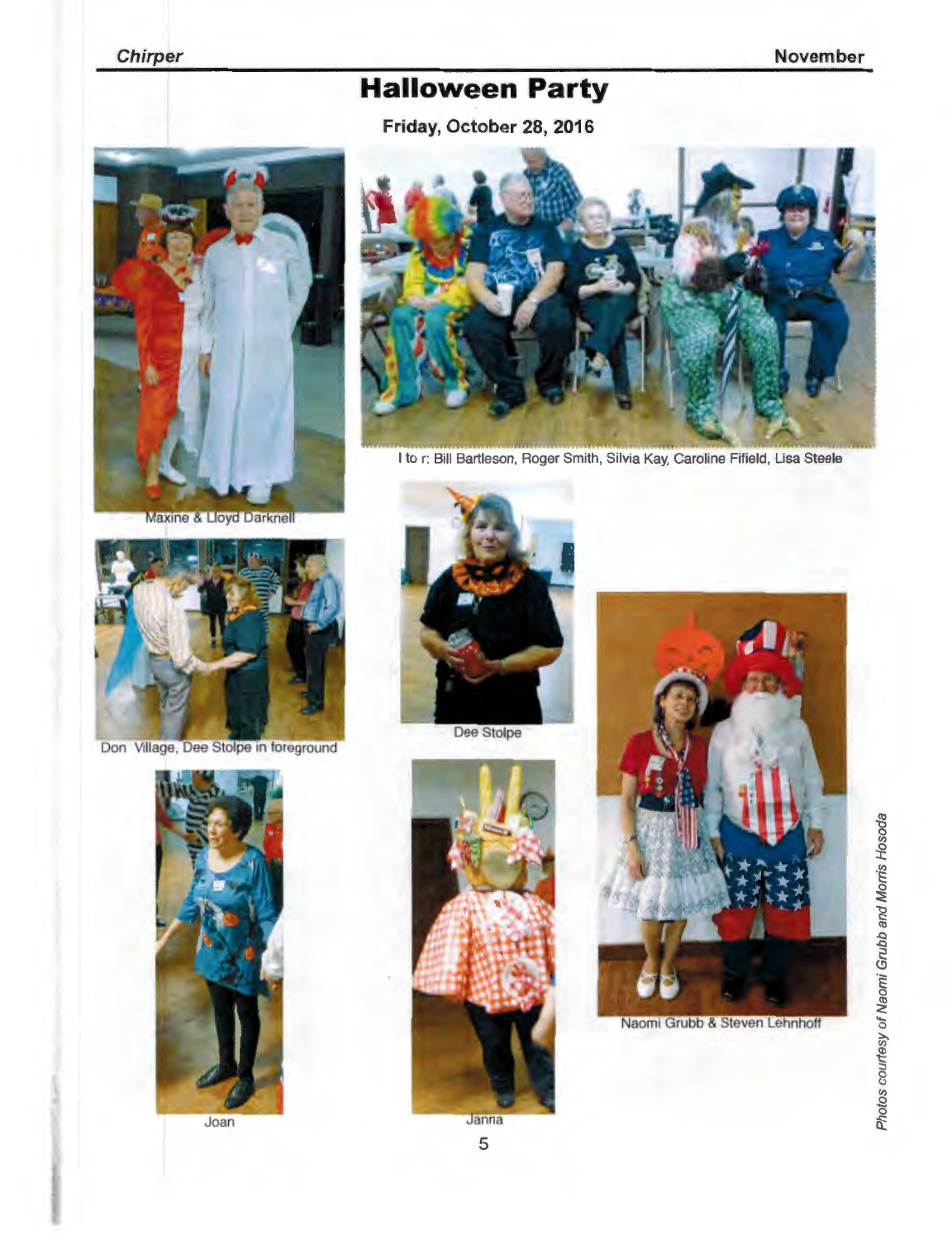### Chirper November 2016



**Caroline Fifield** 





**Beth & Cole Barber** 





**Bill Battleson** 



Pastor Steven Roma



Tom & Masami



Keith & Leah, Jacki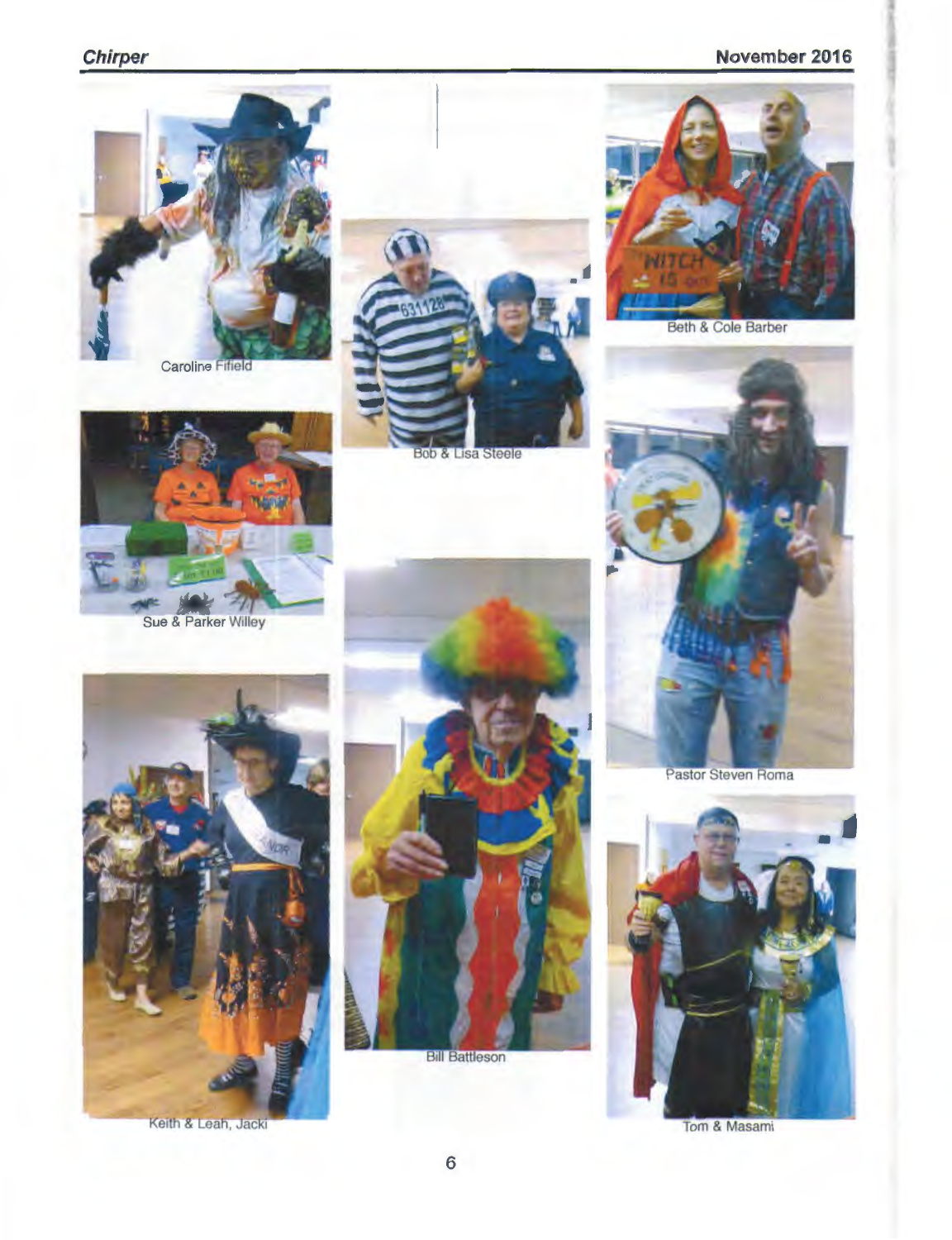#### **November 2016**

#### **Skip & Steph's Adventures - Part 2**

*To continue:* Sept. 18th we headed towards the town of Romulus on Seneca Lake, one of the Finger Lakes in Upstate NY. We wanted to pick up some wine at the Swedish Hill Winery. While Skip walked Jackie and met

Doobie, I did some tasting and purchased<br>some wine. After some wine. getting the wine into the car they took me to meet Doobie, a donkey on the farm there. Doobie & Jackie didn't seem to mind each other being there. (Doobie has his own wine label and variety-- Jackass Wine -- at Swedish Hill!)



We were very fortunate to find a campground on the south shore of Oneida Lake north of Syracuse and with the sky turning blacker by the minute, were able to check in, get the van set up for the night, walk Jackie (and ourselves) and had just returned to the van when the sky opened up and dumped on us. Whew! A wet dog in the van might not have been welcome relief from the muggy weather!!

Today being Monday, September 19, has already been quite a day for Skip. As he was walking Jackie first thing this morning, he fell on some slippery grass by the lake's edge. Didn't hurt himself, thankfully. But he came up muddied! He swore that Jackie stood there laughing at him! Must have been quite a picture! Do that again, dad!

As we left the Syracuse area we drove south on I-81 passing the Binghamton area and had hoped to see ex-Katydids, Rod & Mary Garges. Unfortunately we were a couple of hours off sync and did not get to see them after all.

We continued south on I-81 heading towards the Philadelphia area. The scenery was beautiful through the Poconos Mountains even though the trees didn't have much "fall color" in them, yet. We met my son, who lives in Sunnyvale, there for lunch. He just happened to be in Valley Forge (G. Washington's winter encampment) on business at the same time we were in the area.

We spent a night at PirateLand, a campground on the ocean in Myrtle Beach, SC. It is large and quite the resort, catering to campers of all types, large fancy RVs, more permanent rental cottages, and permanent mobile homes, as well as tents. We were fortunate to get a spot very near the beach.



As many of you know, we often do genealogy research, however, this trip we didn't do too much. Though we did stop in Charlotte, NC to visit with my mothers' 1st cousin . About 10 years ago, we visited her when she and her husband were living in Connecticut and noticed a large photograph of the four Fifield brothers hanging on her wall. (Elbridge. is my gr-gr grandfather) We took a picture of it.

Unfortunately, when we got home we found that it was not very clear. We visited her again this trip and we were able to get a much better copy of the photograph. Persistence pays off!

Friday, September 30<sup>th</sup> we headed towards Sevierville, TN. Wow! Did we ever get off onto an interesting road today! We exited I-40 at exit #451 and got onto SR32 which quickly turned into a hair raising one lane dirt/gravel road with constant hairpin turns for several miles before the hamlet of Cosby. Looking at the route later on Skip's computer indicated that we had taken a road which was the northern boundary of the Great Smoky Mountain National Park as well as the boundary between NC & TN as it made its twists and turns heading west towards Gaitlinburg.

We arrived at the Hilton Hotel in Knoxville where the Reunion of International Voluntary Services (IVS) Alumni was to be held. The Reunion began with some challenging moments for us when we quickly discovered that the complimentary garage parking could not include a pace for our full-size van  $(6'8'$  clearance - our van is  $7'1'$ <sup>"</sup>)! We were forced to use outside Valet Parking, which was not free (though the hotel did give us a discounted rate). We were not prepared to sort out what we wanted to take to our room on such short notice. Mayhem! Oh, and the hotel did not provide complementary luggage carts. We had to use a bellman to get our stuff to our room. Sigh. As if that wasn 't enough aggravation, I discovered that my water bottle leaked in my duffle ... which left a red colored stain on the hotel's WHITE duvet cover and WHITE down quilt when l set the duffle on the bed. Y!KES!!! We got the water-based stain out, thank goodness, but what a 'dance' we did!! Once we navigated these challenges, the rest of the Reunion went smoothly.

Skip videotaped most of the sessions of the Reunion in high definition ... I was pressed into service with my compact digital camera when we had concurrent sessions. Now comes the hard part ... Skip editing the hours of video from two different camera formats into video DVDs.

One of the days most of the attendees subscribed to a field trip to the Museum of Appalachia. This was a living history museum established in the 1960s and located about 20 miles north of Knoxville that interprets the pioneer and early 20<sup>th</sup> century period of the Southern Appalachian region. It is a collection of more than 30 historic buildings rescued from neglect and decay. The Museum also collects, preserves and displays thousands of authentic relics of Appalachia life. Personally I especially enjoyed the collection of baskets. Skip enjoyed the many handcrafted farming tools and origins of Appalachian music.

Continued on pg 10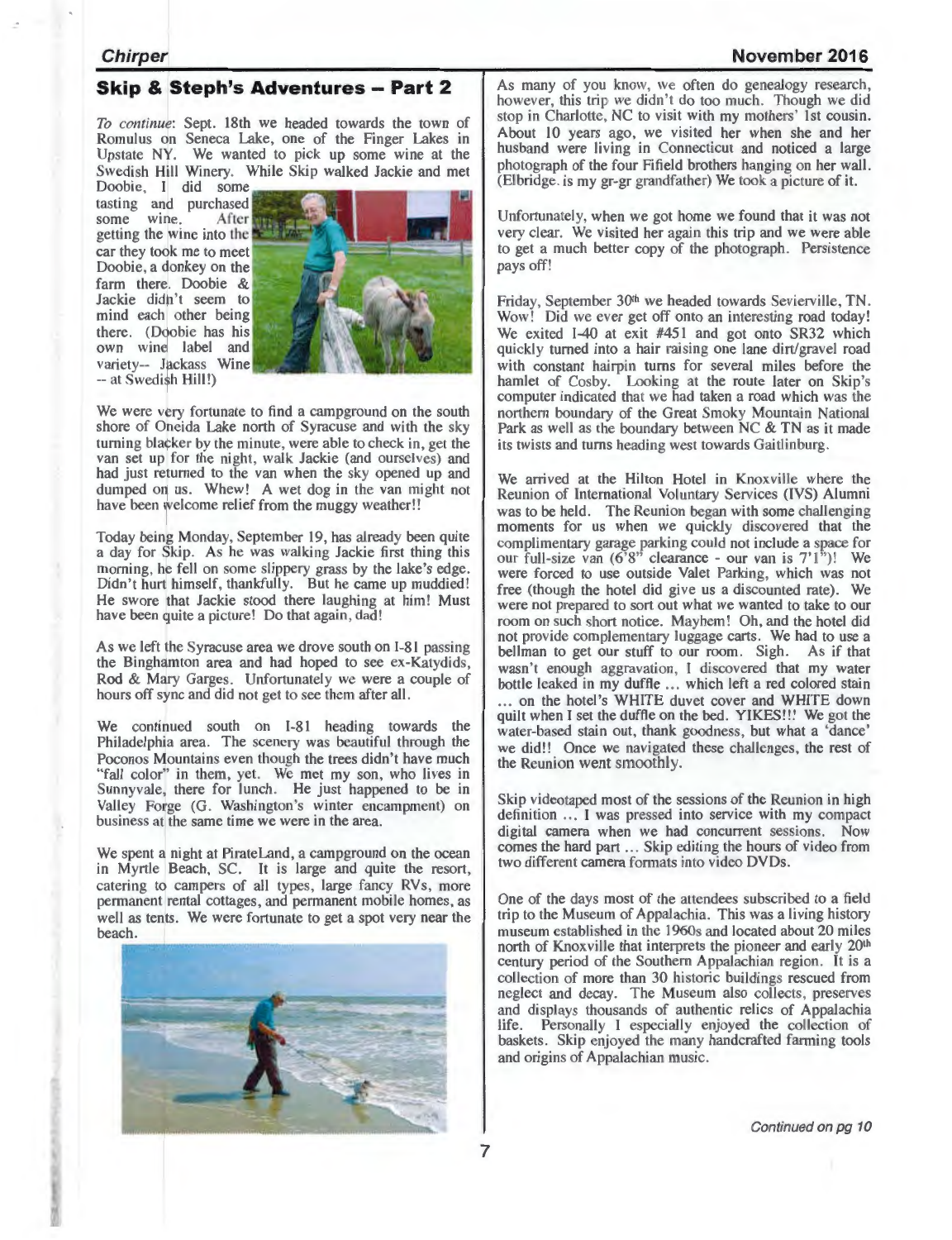Continued from pg 9



After the Reunion we drove back to Sevierville to our campsite oat the TVA Douglas Dam, re-arranged the van back to "camping" status and soon headed in to town to meet ex-Katydids friends, Bill & Sandy Ferrill (they send big HELLO'S to all!). It was delightful seeing them again. It was a warm-ish evening so the outside dining was perfect,

and Jackie could be with us, too. They just got a l-year old rescue-dog and we had great fun sharing 'war' stories about raising dogs ... Jackie were you listening?

The next morning we left town heading west and stopped at the Cumberland Caverns Skip had heard so much about. The Caverns host the PBS program "Bluegrass Underground" in one of their cha mbers called "The Volcano Room". The Caverns are actually a connection of two separate geologic formations which comprise the second longest cavern in the US at 16 miles long!

Saturday, Oct. 8<sup>th</sup>, we drove from mid-Tennessee to just across the Mississippi River to West Memphis, Arkansas to camp for the night. We really lucked out. Being a holiday weekend. I had the foresight to call ahead and was initially told that the campground was full ... "But, wait! There was just a cancellation." We grabbed it quick! So glad we did. Our campsite was right on the bank of the River. In the first hour we saw three rafts of barges going up and down the river. Nice! And look at this! The bathhouse has a marker noting the high water mark in May 2011. The river today is at the far right of that photograph and the RV



Some quickie observations:

In VA, NC, SC, TN we did not see any pro-Hillary Clinton signs, but we did see quite a few pro-Trump signs and even saw several jeeps that had two flags flying on the back. One was the confederate flag and the other was a Trump flag.

Price of gas: \$1.899 in Sallisaw; few miles down the road it was \$1.829. Actually saw it as low as \$1.799 but to our chagrin discovered that was a membership price station and at another station that price was only good with cash (no credit cards).

Saw cotton growing in Arkansas, Oklahoma, and north Texas.

Saw no tobacco growing in NC, VA, & SC. Did see some old dilapidated tobacco drying sheds though and it seemed like lots of folks are still smoking the further east we went but not as numerous as in years past.

And, would you believe it? We saw an armadillo trying to cross the Interstate in western Arkansas! We thinks he had a death wish!!

On the morning of Wednesday, October  $12<sup>th</sup>$ , there was not a cloud in the sky at Conchas Lake in New Mexico. Beautiful! By the time we left two hours later though, the sky was clouding up and we could see rain in the hills to the southwest. We drove NW to the town of Las Vegas and left the clouds behind and the scenery was again magnificent! Sometimes the road was a bit of a challenge but not wildly so. From Las Vegas we headed NW over to Rte 68 and south to Los Alamos. On the way we decided that rather than go into town to run some errands, we should try to find our camping spot first. We thought we would be camping at the White Rock Campground. Turns out that it is for "dry" camping only, meaning there are no bathroom or other minimum facilities. The 'ground' was a paved parking lot with very few electric hookups. The lack of bathrooms would not work for us. The second choice was to go back down the hill to a campground in Pojoaque . Again, only for "dry" camping. Back up the hill again. This time we went into Bandelier National Park (NP) and found a spot. Rte 4 in Bandelier NP cannot be driven by private cars (park shuttles ply the road) between 9:00AM and 3:00PM. We started down the road at 4:00 so we were okay going to our campsite. There were no hookups but they did have restrooms ... and bear boxes. So we ended up putting our electric cooler and spare car (camping) battery into the bear box to keep the cooler going all night and away from natural marauders. We used the spare battery with the 12 VDC cooler and we recharge the battery with jumper cables to the car battery with the motor running before starting off on the following day's adventure -- see picture...



Of course, what you don 't see is the photo from the next morning with ALL of the foodstuff from the cooler on TOP of the bear box ... We had gotten the cooler plug in the wrong direction (warming) and it heated everything. We were fortunate that the soda cans didn 't explode!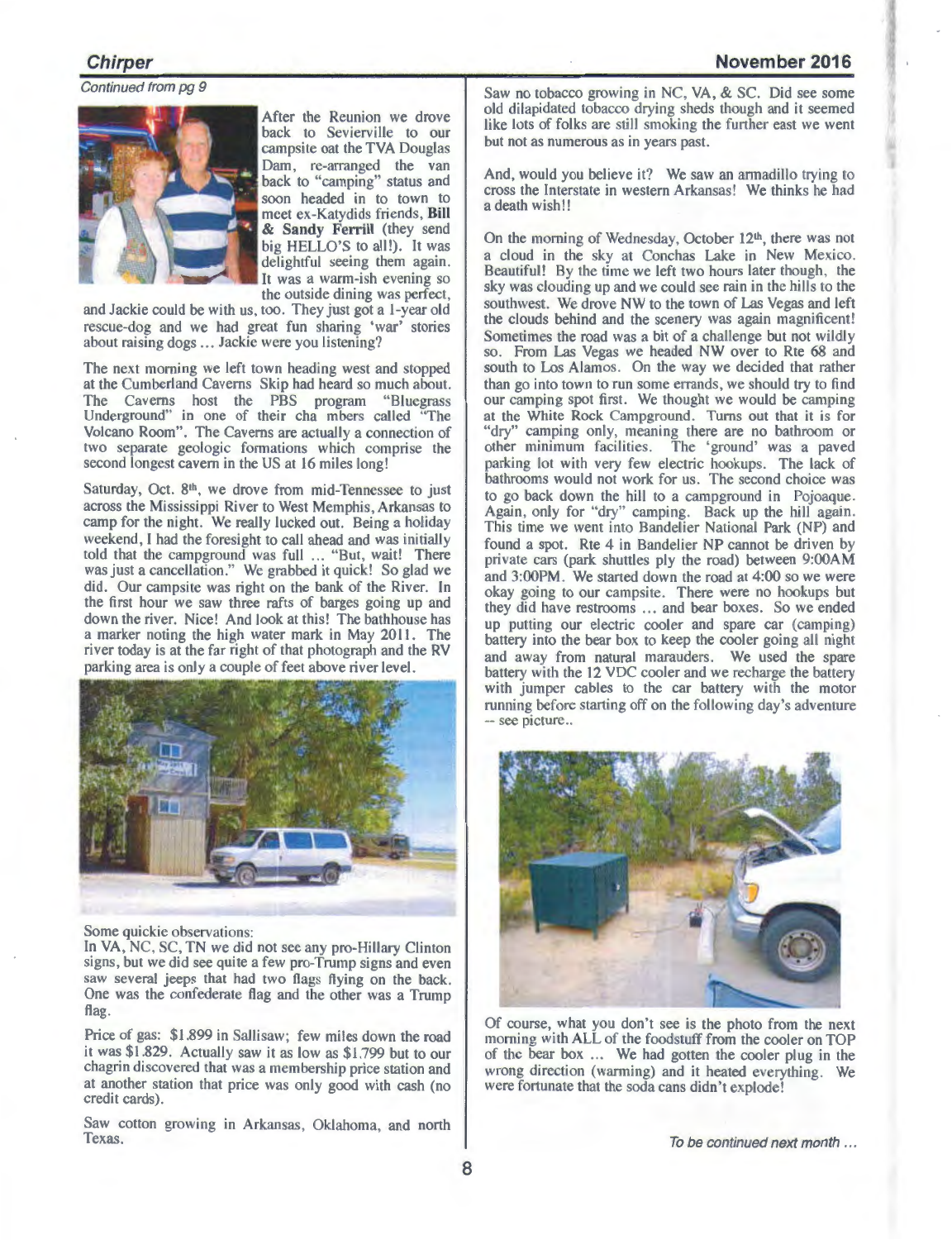